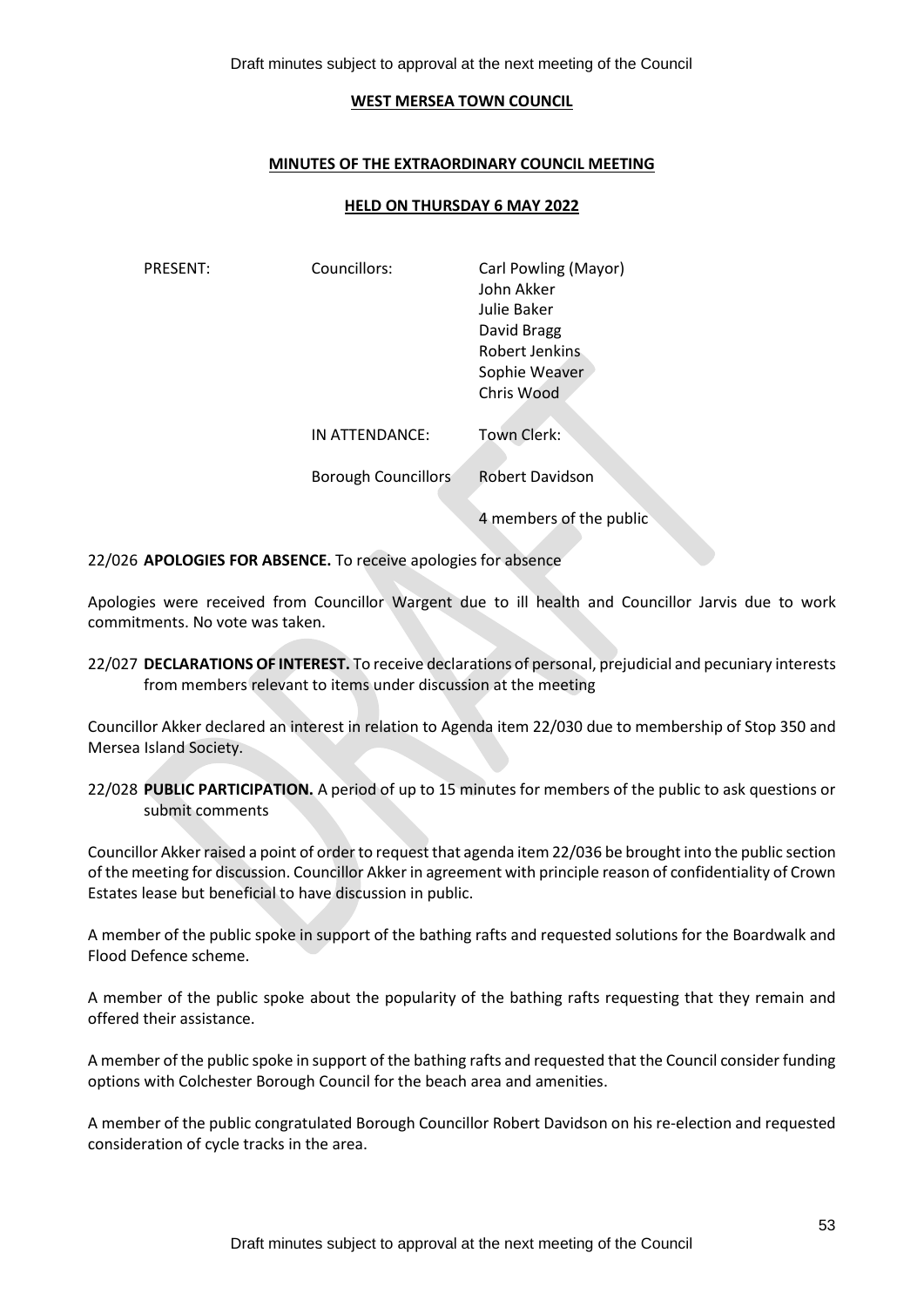Draft minutes subject to approval at the next meeting of the Council

Councillor Robert Davidson thanked the public for their support. Essex County Council Highways previously investigated a cycle path from Mersea to Colchester, but ran into issues with purchasing the land required. This is something than can be explored with ECC Highways as they need to take the lead. Councillor Davidson recommended that the Town Council write to CBC Chief Executive to highlight that tourism is important to West Mersea and Colchester and request that CBC contribute to tourism on Mersea. It would be beneficial to reinstate the Waterside Committee as it shouldn't fall on West Mersea to fund amenities.

Councillor Powling advised that the Old City Floodgate Group had been dissolved, which has resulted in ECC giving 3 options for the Flood Defence scheme for residents to consider.

# 22/029 CONFIRMATION OF PREVIOUS MINUTES. To confirm Minutes of the Council Meeting of 7<sup>th</sup> April 2022

Councillor Akker requested amendment to previous minutes to correct sentence under 22/004, Borough and County Councillor John Jowers' report to: *"The full Colchester Borough Council had opposed a new Nuclear Power Station at Bradwell."*

# **It was RESOLVED that the MINUTES of the Council meeting held on 17th March 2022, with the recommended amendment be confirmed as a true record of the meeting.**

22/030 **PLANNING APPLICATIONS.** To consider Planning Application received

(a) 22 0788

Replace conservatory roof and doors to a flat roof with a glazed lantern and new rear doors. 11 Firs Chase, West Mersea.

## **It was RESOLVED that CONSENT be granted in respect of this application.**

(b) 22 0841

Application to remove condition 3 attached to appeal decision PF3/1805A/42/2 with respect to planning application WM/55/65 to allow for the indoor and outdoor bowling greens to be used at the same time. West Mersea Bowls Club, Colchester Road, West Mersea.

## **It was RESOLVED that CONSENT be granted in respect of this application.**

(c) 21 2723

Application for removal of variation of conditions 2 for the inclusion of a rear walkway and alterations to the approved fence to northern boundary, following grant of planning permission 20 1920. Revised description. Dukes Seafood, Coast Road, West Mersea.

## **It was resolved that the Council do not wish to comment on this application.**

(d) 22 0811

Proposed rear extension. 28 Kingsland Road, West Mersea.

## **It was RESOLVED that CONSENT be granted in respect of this application.**

(e) 22 0863

Erection of a crop store attached to existing grain store, including extension to existing concrete hardstanding and formation of grassed bund. Maydays Farm, Haycocks Lane, West Mersea.

## **It was RESOLVED that CONSENT be granted in respect of this application.**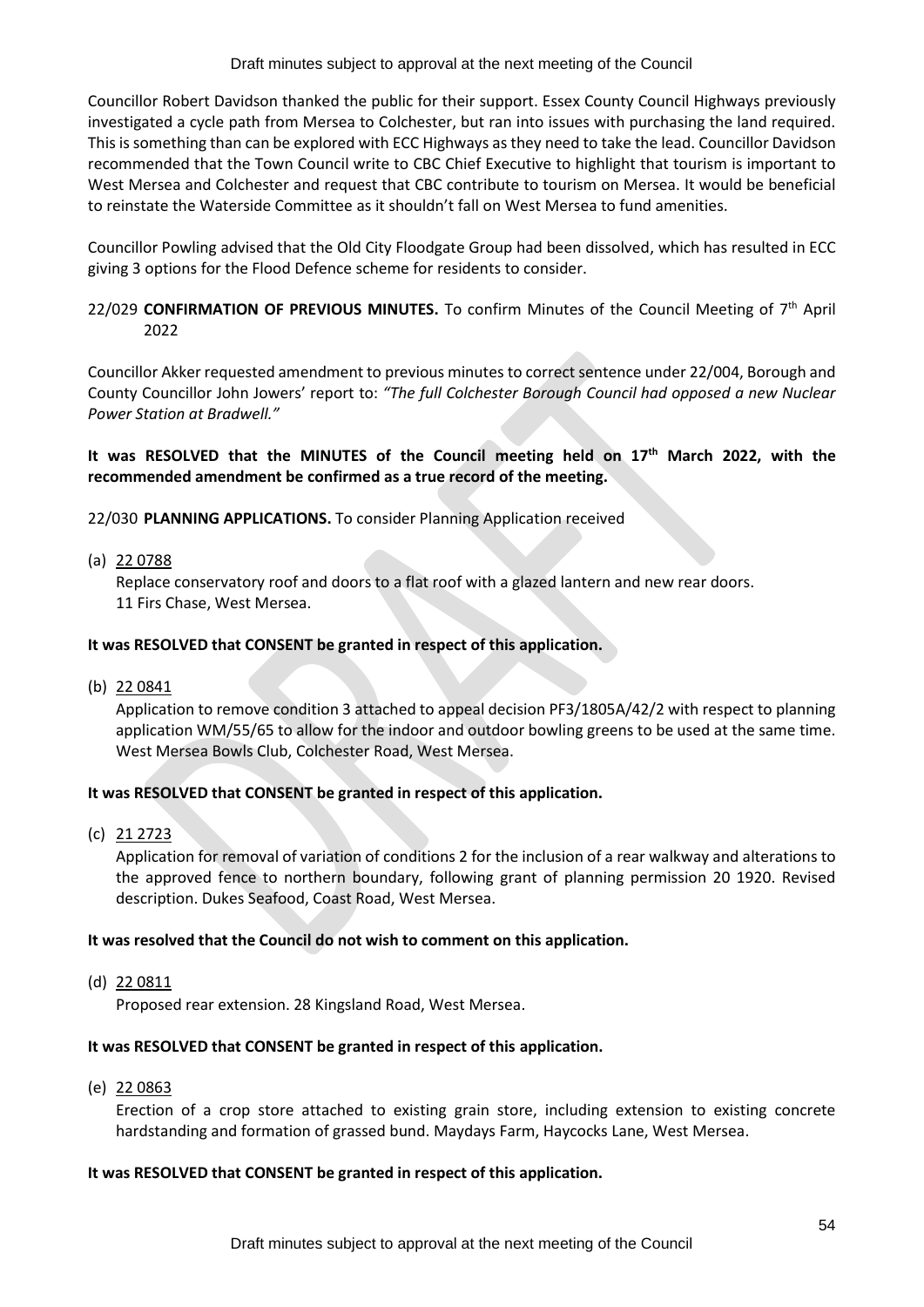Draft minutes subject to approval at the next meeting of the Council

(f) 22 0880

Proposed single storey rear extension, first floor rear dormer, new front porch, internal reconfigurations, and additional dropped kerbs (revised description). 44 Melrose Road, West Mersea.

## **It was RESOLVED that CONSENT be granted in respect of this application.**

(g) 22 0882

Replacement of an existing boundary fence. 3 Firs Chase, West Mersea.

### **It was resolved that the Council do not wish to comment on this application.**

(h) 22 0891

Alterations, single and two storey extension to the existing building (resubmission of 21 2625). 6 High Street, West Mersea.

#### **It was RESOLVED that CONSENT be granted in respect of this application.**

(i) 22 0907

Construction of new garage/workshop and gym on land adjacent. 7 Waldegraves Lane, West Mersea.

#### **It was RESOLVED that CONSENT be granted in respect of this application.**

(j) 22 0505

First floor extension, front single storey veranda extension and external alterations. Revised drawings. 56 Kingsland Road, West Mersea.

## **It was RESOLVED to OPPOSE this application on the basis that it contradicts the emerging Neighbourhood Plan Policy WM7.**

(k) 22 0913

Application variation of condition 2 (approved drawings) following grant of planning permission 20 2567. 56 Yorick Road, West Mersea.

## **It was RESOLVED that CONSENT be granted in respect of this application.**

22/031 **PLANNING DECISIONS.** To receive notification of Planning Decisions

#### Applications passed

(a) 220184

Construction of a single storey flat roofed rear extension and carrying out a loft conversion. 23 East Road, West Mersea.

(b) 22 0615

Rear extension. Resubmission of 21 3450. 30 Mersea Avenue, West Mersea.

(c) 22 0499

Front and rear extensions. 7 King Charles Road, West Mersea.